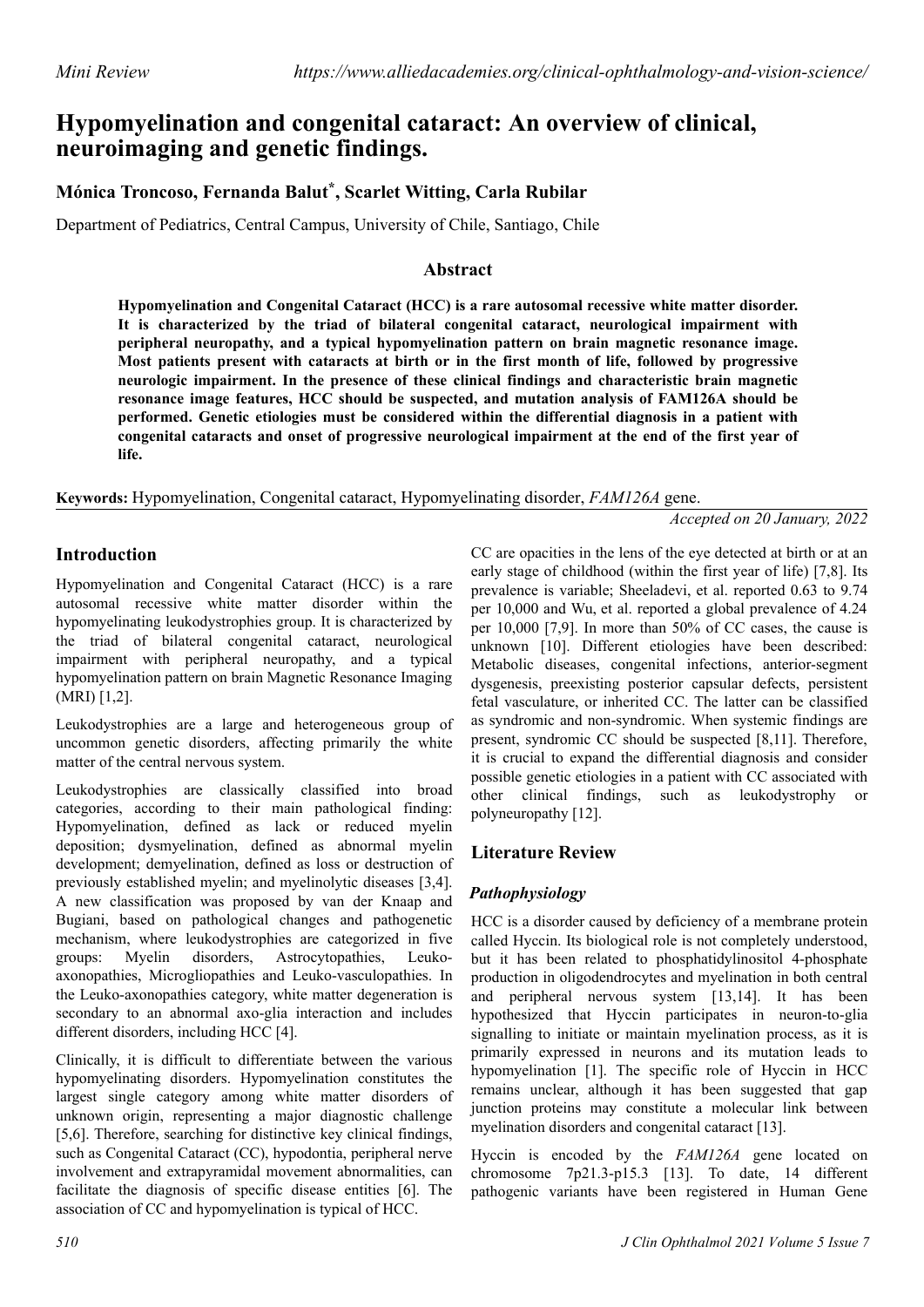Mutation Database (HGMD®). Missense/nonsense, splice site variants and small deletions are more frequently reported [15].

Clinical phenotype varies from a severe early-onset neurologic impairment to a relatively mild phenotype, even between patients carrying the same mutation. This variability is probably due to modifiers from the genetic background of each patient [6]. Peripheral neuropathy has been reported in all patients harboring splice-site mutations or deletions, whereas it is absent in patients carrying missense mutations. This suggests that missense mutations are likely to preserve a partial protein function without peripheral nervous system involvement, in contrast with splice-site mutations or deletions which cause the full HCC phenotype [2].

### *Clinical findings*

HCC (OMIM #610532) is characterized by CC, slowly progressive neurological impairment, and hypomyelination of central and peripheral nervous systems. Patients usually have an unremarkable pregnancy and perinatal history. In the classical presentation, psychomotor development is normal or mildly delayed in the first year of life, achieving the ability to walk with support, followed by gradually neurological impairment, with loss of assisted gait and using a wheelchair for transfer, and mild to moderate intellectual disability. Two uncommon presentations have been described: an early-onset and a late-onset presentation. In the former, neurological impairment manifest on the newborn period, progressing with delayed psychomotor development, and early wheelchair dependency. In the latter, cataracts appear later in life, after the first year; and children tend to have a milder phenotype, acquiring independent gait, followed by sudden motor regression [6,16].

Most patients present with axial hypotonia; cerebellar signs like dysarthria, truncal ataxia, and intention tremor; pyramidal signs, such as brisk tendon reflexes and extensor plantar response; and peripheral nervous system involvement, evidenced by muscle weakness and wasting of the lower limbs. Only a few cases of seizures have been described [6,16].

Neurophysiological studies show different findings. In the electroencephalogram the findings include disorganization of background activity and multifocal epileptic discharges. In the Nerve Conduction (NC) study, motor NC velocity is decreased, compatible with a demyelinating polyneuropathy, in some cases with secondary axonal loss. The electromyography shows signs of denervation in the absence of spontaneous activity [12,16].

In the ophthalmology exam, most patients present with cataracts at birth or in the first month of life; however, some reports have described later cataract onset, after the first year of life. The vast majority have bilateral cataracts, but unilateral cataracts have been described [6,17]. Ugur and Tolun reported a case where a child developed bilateral cataract at age 9 years, and another child who had a persistent unilateral cataract at age 12 [17]. Additionally, nystagmus has been reported, but as a later feature [2,6]. Most children undergo cataract surgery in the first months of life [17].

Brain MRI demonstrates an hypomyelination pattern; in which supratentorial white matter, compared to the cortex, appears diffusely hyperintense in T2-weighted images and isointense to mild hypointense in T1-weighted images [18]. Rossi, et al. reported 2 children with spared subcortical white matter. Cortex and deep gray matter structures are preserved [18]. Areas of increased white matter water content have been described, with variable size, localized in frontal regions or extended to periventricular areas [18]. More uncommon features include thin corpus callosum, high T2 signal of corticoespinal tracts, hypoplastic pons, cerebellar atrophy and mildly increased cerebellar T2 signal intensity. Later on the disease course, patients present progressive white matter atrophy, demonstrated by diminishing white matter volume at older ages, atrophic gliotic white matter and enlargement of ventricular system and subarachnoid space [6,16,18].

### *Diagnosis*

The diagnosis of HCC can be established in patients with suggestive clinical findings, characteristic brain MRI features and biallelic pathogenic variants in *FAM126A* gene identified by molecular genetic testing [19].

Patients with distinctive findings of HCC are likely to be diagnosed using single-gene testing. Sequence analysis of FAM126A should be the first diagnostic test, as it can detect small intragenic deletions/insertions and missense, nonsense, and splice site variants, which are the most frequently reported pathogenic variants [15]. If only one or no variant is detected by this method, the next step is to perform gene-targeted deletion/duplication analysis to detect exon and whole-gene deletions or duplications [19]. Another option is to perform a multigene panel that includes *FAM126A* and other genes of interest, especially considering other hypomyelinating disorders that should be included in the differential diagnosis.

When the phenotype is indistinguishable from other inherited disorders with hypomyelination/leukodystrophy and/or cataracts, comprehensive genomic testing should be considered. Exome sequencing is the most commonly used test in this situation [19].

Considering the significant clinical variability, it is recommended to perform mutation analysis of FAM126A when there are characteristic MRI findings suggesting HCC, even in the absence of cataracts or with atypical clinical findings [6].

## *Differential diagnosis*

The differential diagnosis with other hypomyelinating disorders should include Pelizaeus-Merzbacher disease, hypomyelinating leukodystrophy 2, TUBB4A-related leukodystrophy and POLR3-related leukodystrophy [19]. MRI changes are thought to be nonspecific [6]. However, it has been shown that subtle but consistent MRI abnormalities can help in differentiating hypomyelinating disorders [20].